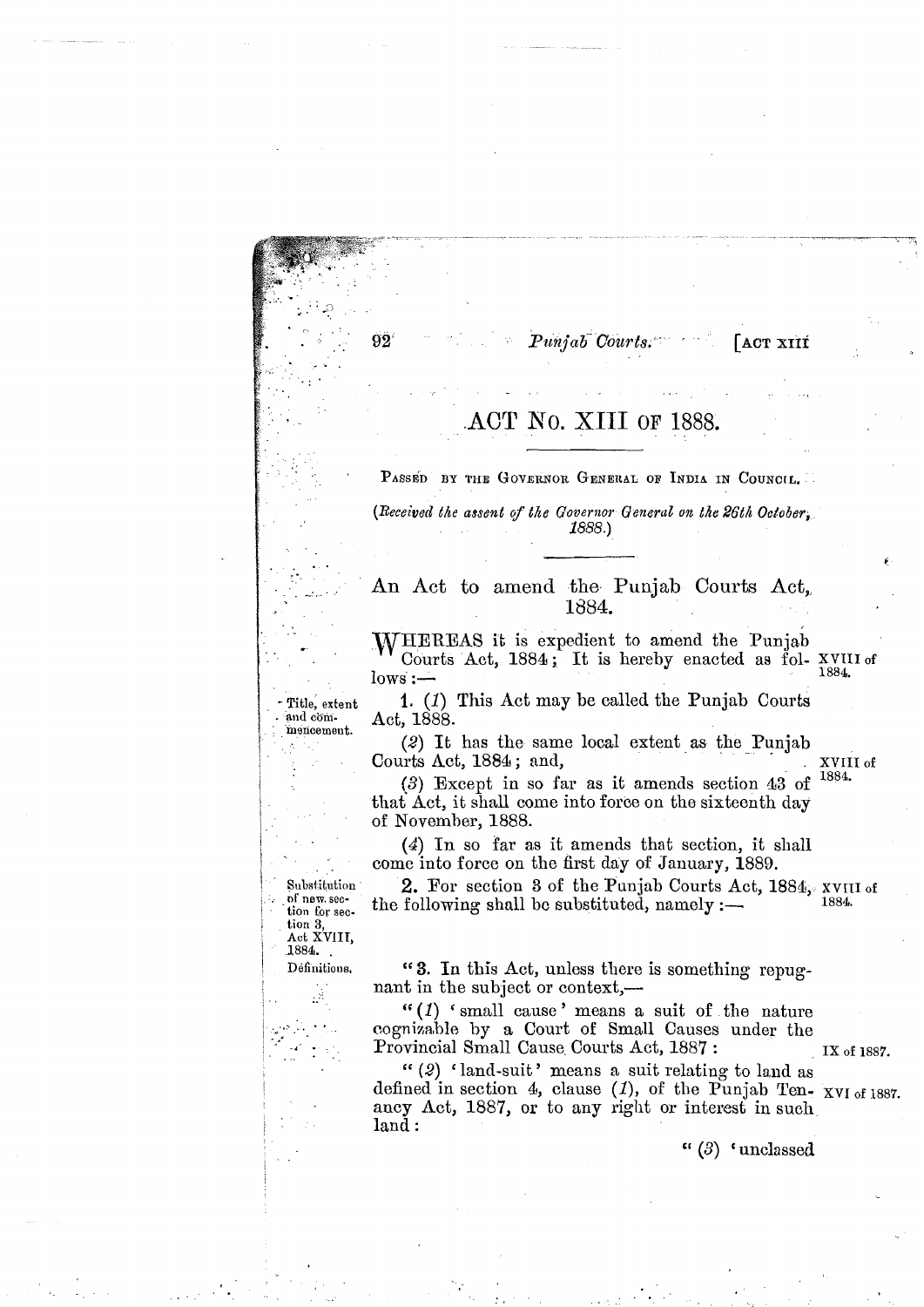"(3) 'unclassed suit' means a suit which is neither a small cause nor a land-suit : and

" (4) 'value', used with reference to a suit, means the amount or value of the subject-matter of the suit.''

**3,** The proviso to section 8, sub-section *(I),* of the Repeal **of**  xvIII of Punjab Courts Act, 1884, is hereby repealed. **Punjab Courts Act, 1884**, is hereby repealed.

 $\chi\rm \ddot{\rm v}$ III, 1884. 4. For clause (b) of section 14, sub-section *(I),* of Ameudment **XVIII of** the Punjab Courts Act, 1884, the following shall be  $\frac{\text{of section 14}}{\text{sub-section}}$ <br>1884. substituted, namely :-- (*I)*, clause (*I)*, clause (*I)*, clause  $\frac{(\text{I})}{\text{col}}$ 

" (b) declaring what persons shall be permitted to practise as petition-writers in the Courts of . the Punjab, regulating the conduct of business by persons so practising, and deter-<br>mining the authority by which breaches of rules under this clause shall be tried ".

xVIII of 5. For Chapter IV of the Punjab Courts Act, Substitution 1884.<br>1884. 1884 the following shall be substituted namely :- of new 1884, the following shall be substituted, namely  $\frac{1}{n}$  of  $\frac{new}{Chapter for}$ .

### ${}^{1}$ CHAPTER IV.  ${}^{A \text{ct A}}_{1884}$

" APPELLATE JURISDICTION IN CIVIL CASES.<br>"39. Save as otherwise provided by any enactment Appeals" for the time being in force, appeals from decrees of  $_{\text{decrees}}$ . Courts exercising original jurisdiction shall lie as follows, namely :-

- (a) to the District Judge from a decree of a  $Mun$ . sif in a small cause of value not exceeding five hundred rupees or in an unclassed suit of value not exceeding one hundred rupees;
- *(b)* to the Chief Court from a decree of a Subor- **<sup>a</sup>** dinate Judge or District Judge in any original suit of value exceeding five thousand rupees or from a decree of a Divisional Court in any original suit ; and

Chapter IV,<br>Act XVIII,

sub-section<br> $(1)$ , Act

93

1888.]

'. :

 $(c)$  to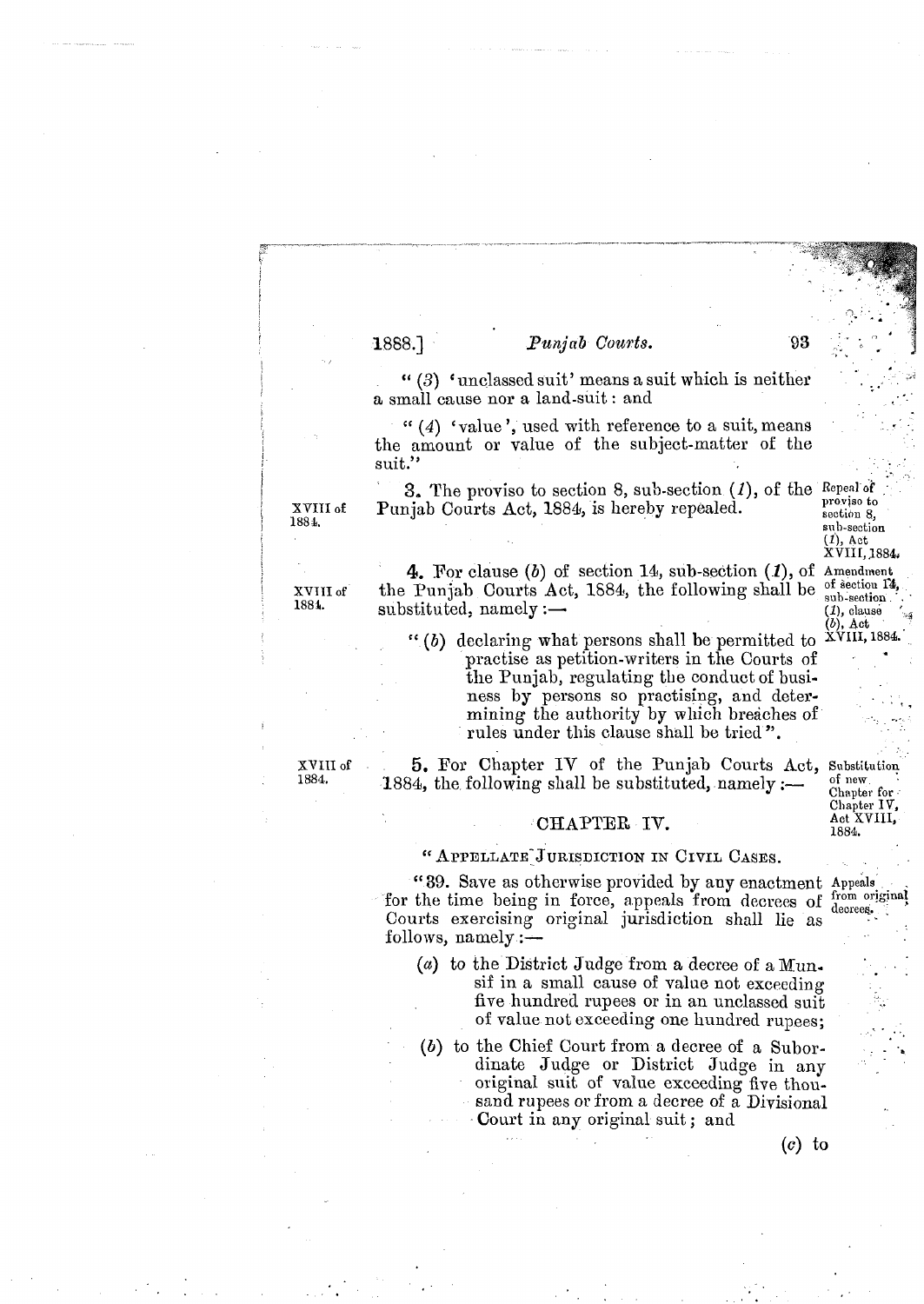ACT XIII

 $\mathcal{C}(\mathcal{C})$  to the Divisional Court from a decree passed in an original suit by a Munsif, Subordinate Judge or District Judge and not hereinbefore provided for.

Appeals from appellate decrees of Divisional Courts.

"40.  $(I)$  A further appeal shall lie to the Chief Court in any of the following cases from an appellate decree of a Divisional Court on any ground which would be a good ground of appeal if the decree had been passed in an original suit, namely :—

- (a) if the value of the suit is one thousand rupees or upwards, or the decree involves directly some claim to, or question respecting,  $pro$ perty of like value;
- $(b)$  in a land-suit if the Divisional Court consists of a single Judge and the decree varies or reverses, otherwise than as to costs, the decree of the Court below:
- $(c)$  in a land-suit if, in a Divisional Court consisting of more than one Judge, the appeal is heard by two or more Judges and there is not a majority of those Judges concurring in the decree of the Divisional Court confirming, varying or reversing, otherwise than as to costs, the decision of the Court below:  $\mathcal{N}_{\mathcal{A},\mathbf{r}}$
- $(d)$  if on the application of any party a Judge of the Divisional Court certifies that there is a question of law or custom involved, and that the case is, in his opinion, of sufficient importance to justify a further appeal:

Provided that-

(*i*) an application under clause (*d*) of this sub-section shall not be received after the expiration of thirty days from the date on which the decree of the Divisional Court is passed, unless the applicant satisfies the Judge that he had sufficient cause for not presenting it within that period; and

 $(ii)$  a

 $94.$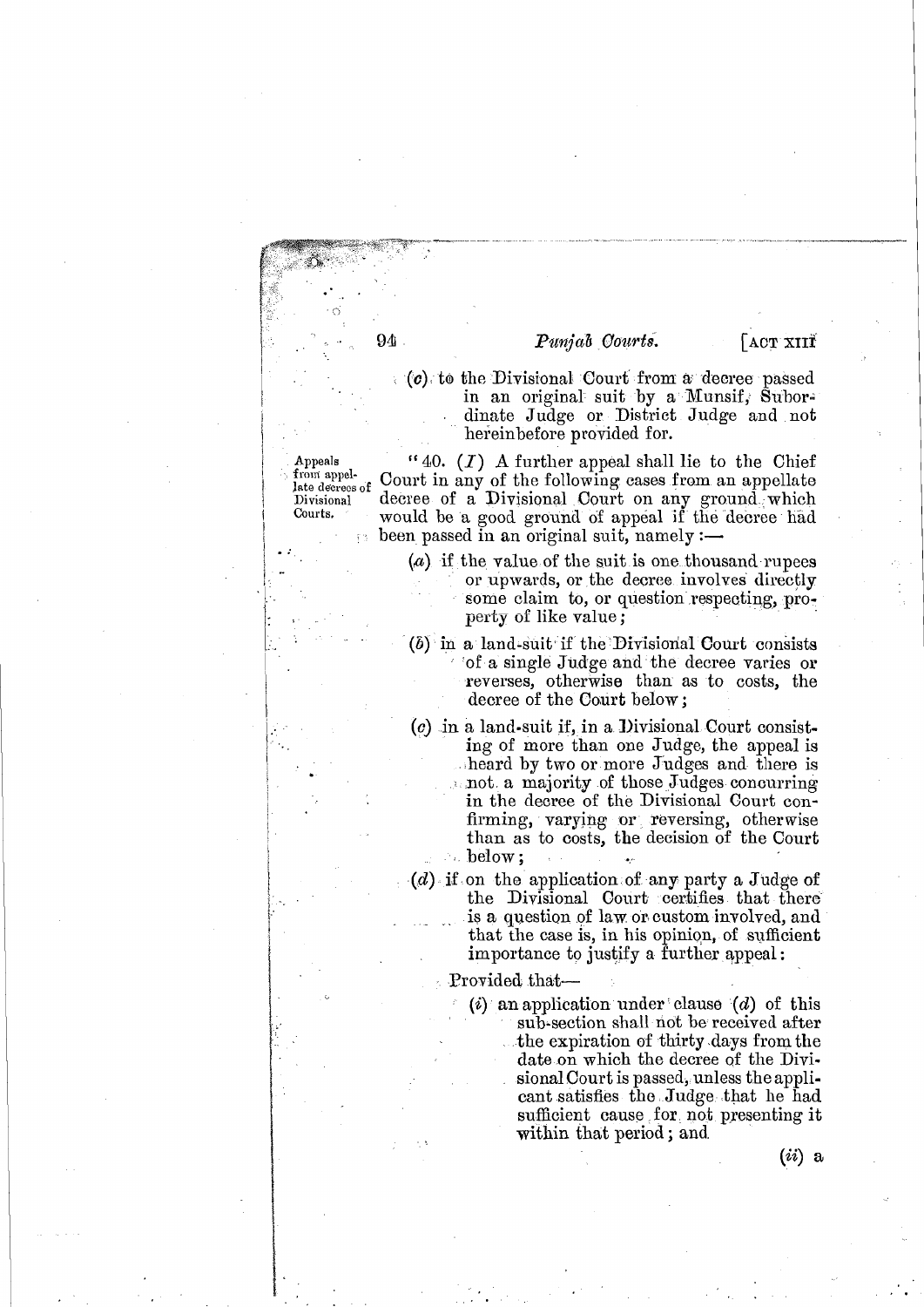1888.]

### Punjab Courts.

(*ii*) a further appeal shall not lie in any small cause of value not amounting to one thousand rupees or upwards or in any unclassed suit of value not  $ex$ ceeding one hundred rupees.

(2) When an application under clause  $(d)$  of subsection (1) has been refused, an application for revision may, within thirty days from the date of the refusal, be presented to the Chief Court, and if the Chief Court is of opinion that a question of law or custom or of general interest 'is involved, and that the case is of sufficient importance to justify a further appeal, the Chief Court may deal with the'application for revision as if it were a further appeal. **<sup>w</sup>**

<sup>6</sup> <sup>a</sup> 41. Subject to the provisions of the last fore-Appellate going section and of sections 595 and 622 of the Code decrees XIV of 1882. of Civil Procedure, an appellate decree of a District Judge or<br>Tudge or Divisional Court shall be final. Judge or Divisional Court shall be final.

> "42. (1) The Local Government may confer on a Power to Subordinate Judge the powers of a District Judge for  $_{\text{pellate}}^{\text{outer ap}}$ the purpose of hearing appeals from the Courts of diction on Munsifs in any local area, and may withdraw those  $_{\text{Judge}}^{\text{Subordinate}}$ powers.

(2) **A** Subordinate Judge shall, for purposes 'connected with the exercise of powers so conferred, be deemed to be a District Judge.

**"43.** (1) The period of limitation for an appeal Period of under section 39 or section 40 and for an appeal from an order from which an appeal lies shall run from the date of the decree or order appealed against,' and shall be as follows, that is to say  $:$   $-$ 

- (*a*) when the appeal lies to the District Judge-<br>thirty days;
- $\bullet$  **(b)** when the appeal lies to the Divisional Courtsixty days ;
- $(c)$  when the appeal lies to the Chief Court--ninety days.

Court other-<br>wise final.<br>Power to

**(2)** 'In

95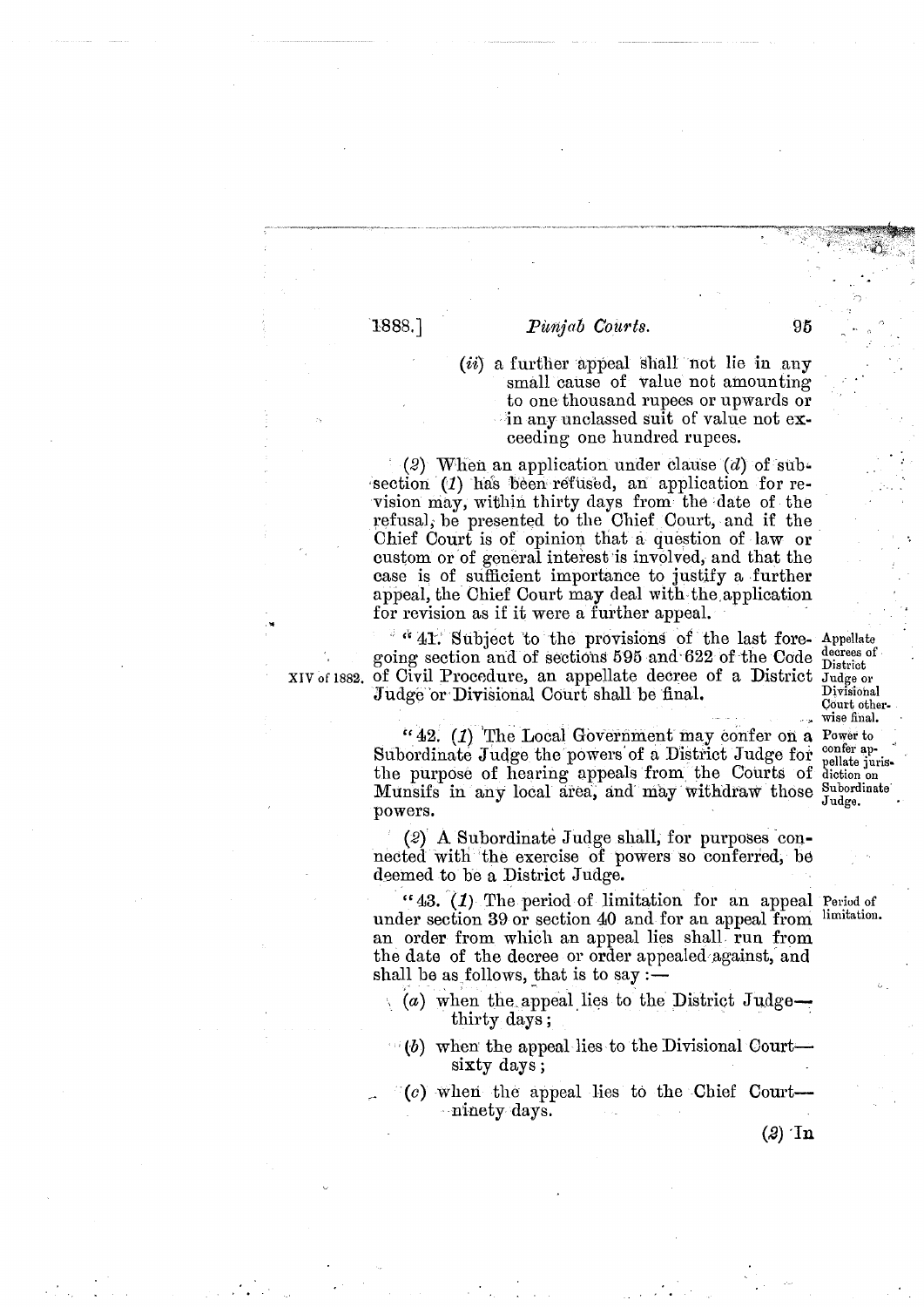ACT XIII

XVIII of

1884.

 $(2)$  In computing these periods of thirty, sixty and ninety days, and in all respects not herein specified, the limitation of the appeals shall be governed by the provisions of the Indian Limitation Act,  $1877:$  XV of 1877.

Provided that, in computing the period of ninety days for an appeal under clause  $(d)$  of section 40, subsection  $(1)$ , the time during which the application under that clause has been pending shall be excluded.

 $44.$  For the purpose of section 617 of the Code of Civil Procedure, every appeal to a Divisional Court XIV of 1882. under this Chapter shall, except when the value of the suit is one thousand rupees or upwards, be deemed to be an appeal in which the decree is final."

**6.** The following sections shall be added to the Punjab Courts Act, 1884, namely :-

"75.  $(1)$  When the business pending before any Divisional Court consisting of one Judge, or before the Court of any District Judge, requires the aid of an Additional Judge for its speedy disposal, the Local Government may appoint to the Court an Additional Divisional Judge or an Additional District Judge, as the case may be.

"(2) An Additional Judge so appointed shall discharge any of the functions of a Divisional Judge or District Judge, as the case may be, which the Divisional Judge or District Judge may assign to him, and shall, as regards the discharge of those functions and subject to the provisions of the next following sub-section, be deemed, for the purposes of this Act, to be a Divisional Judge or District Judge.

" $(3)$  Where an Additional Divisional Judge is appointed to a Divisional Court under sub-section  $(1)$ , the Court shall not be deemed for the purposes of this Act to be a Divisional Court consisting of more than one Judge.

"76. Subject to the provisions of any enactment for the time being in force, the Chief Court may, of its

Transfer of proceedings.

References to Chief Court under section 617 of Code of Civil Procedure.

Addition of. sections to Act XV1II. 1884.

Appointment of Additional Divisional and District Judges.

96